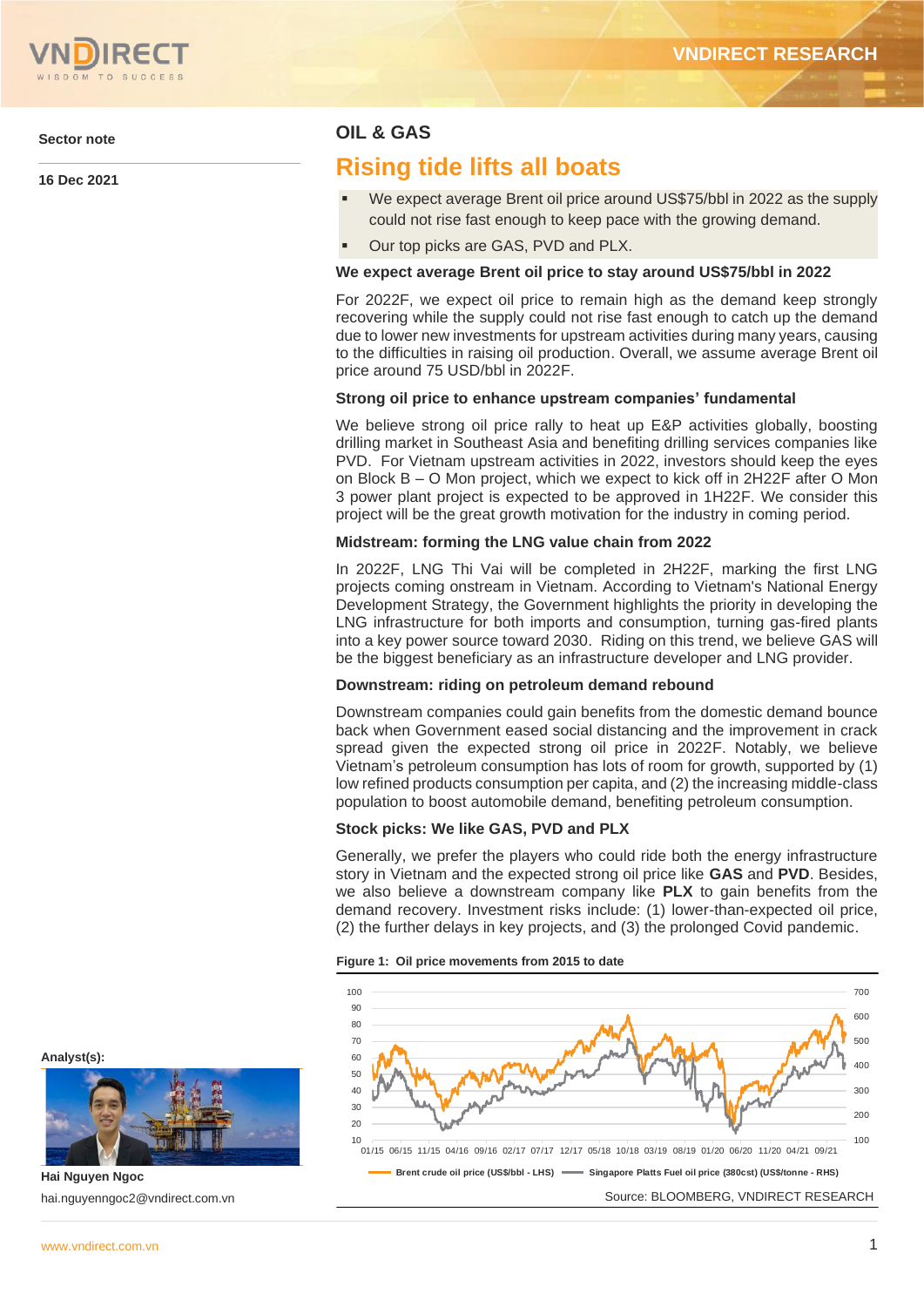

## **RISING TIDE LIFT ALL BOATS**

#### **We expect average Brent oil price to stay around US\$75/bbl in 2022**





Brent oil price reached the peak of US\$86/bbl in October – the highest level since October 2018, averaging c.US\$71.5/bbl for all of 2021 (+65% yoy). The impressive price rally came from global oil demand recovery after the pandemic combined with the natural gas crisis amidst the sluggish supply response.

#### **While global demand is on track to the recovery….**

We expect global oil consumption to continue recovering after the pandemic in 2022F. Global oil demand would be strengthening due to robust gasoline consumption and increasing international travel as more countries re-open their borders beside the short-term catalyst coming from gas-to-oil switching in the electric power sector in parts of Asia and Europe. The US Energy Information Administration (EIA) forecasts global demand to increase by 3.3 mbd to the average of 100.9 mbd for all of 2022, equivalent to the pre-Covid level.



**Figure 3: Crude oil supply - demand balance (mdb) Figure 4: The US rig count is lacked direction in response to the** 

**strong oil price rally in 2021**



Source: EIA, VNDIRECT RESEARCH Source: BAKER HUGHES, BLOOMBERG, VNDIRECT RESEARCH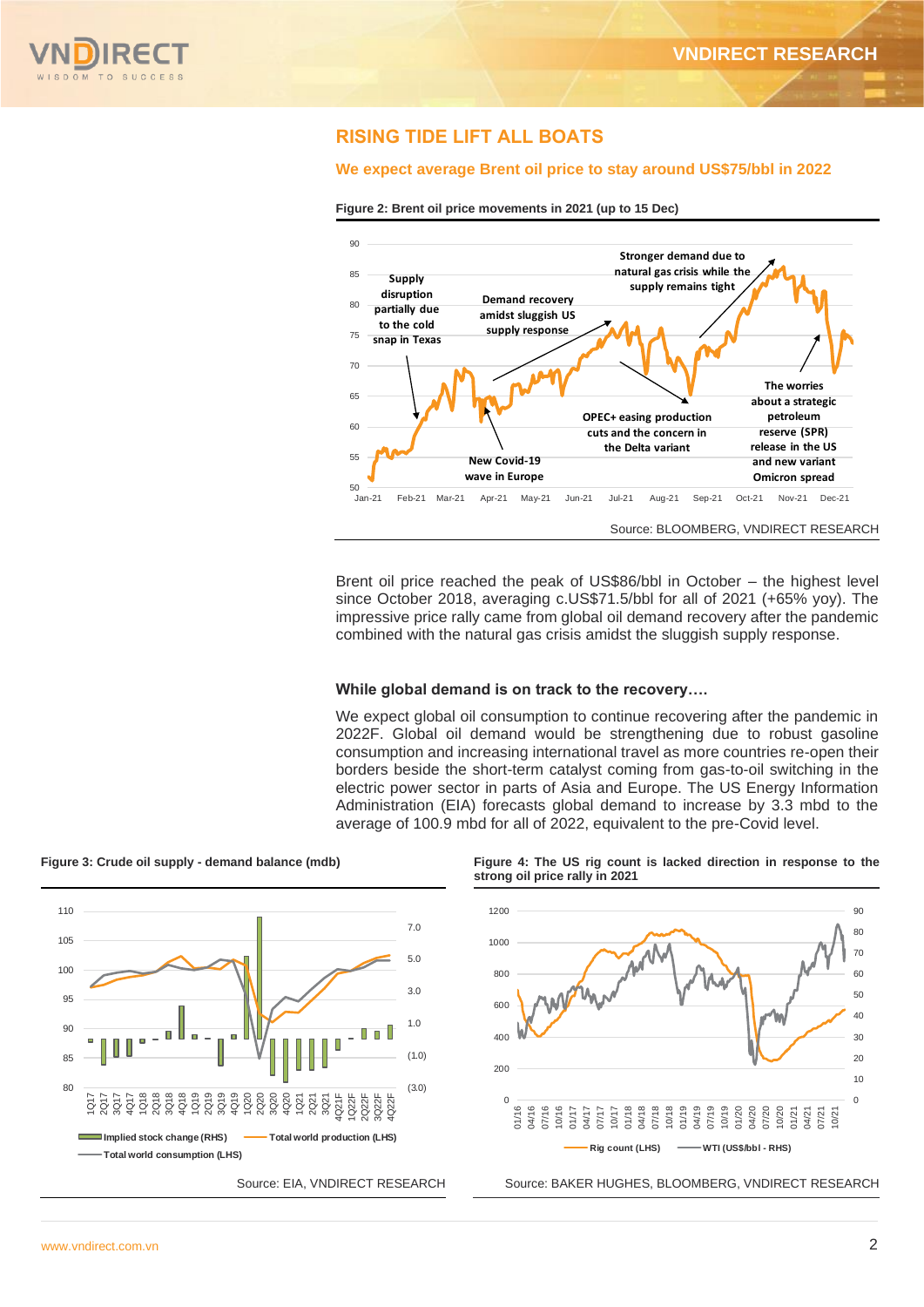

#### **… The supply seems to be still tightened due to OPEC+ conservative in raising productions and the slow recovery of the US oil industry.**

On the supply side, the price is supported by OPEC+ conservative in raising productions and the slow recovery of the US oil industry. One of the main reasons come from lack of new investments during many years, causing to the difficulties in raising oil production. Actually, OPEC+ compliance with its pledged cuts increased to 116% in November from 113% a month earlier, indicating the group could not supply enough oil to the market as the agreement. In November, major oil consumers led by the US announced to release strategic oil reserve to curb the price rally, but we consider this is just a short-term factor and has limited impact on the global balance. Though a reprieve from the price rally could be on the horizon, we see it could not rise fast enough to keep pace with the demand recovery, supporting for oil price to remain high in the next couple of quarters.

#### **Omicron variant currently put the uncertainties into global oil market**

Currently, the arising new variant Omicron has shadowed oil market as it could lead to the new travel restrictions, hampering the oil demand. Hence, due to the unclear effects of the Omicron, we consider three scenarios for our Brent oil price assumption, as follow:

#### **Figure 5: Brent oil price scenario**

| Scenario                | <b>Assumption</b>                                                                                                                                                                                                                                                                         | <b>Average Brent oil price</b>                                                           |
|-------------------------|-------------------------------------------------------------------------------------------------------------------------------------------------------------------------------------------------------------------------------------------------------------------------------------------|------------------------------------------------------------------------------------------|
| <b>Best</b><br>scenario | Omicron variant is not as dangerous as fears. Hence, the<br>current vaccines will still work well against new Omicron<br>and oil price could quickly rebound                                                                                                                              | Brent oil price to remain its high<br>level above US\$80/bbl in 2022F                    |
| <b>Base</b><br>scenario | Thanks to vaccine production ability and high vaccination<br>capacity, we believe it just take a few months to address<br>Omicron variant. Global oil demand could be impacted in<br>short-term, before continuing to recover thanks to the<br>increasing international travel activities | We expect Brent oil price to<br>average around US\$75/bbl in<br>2022F                    |
| Worst<br>scenario       | The more complication of Omicron variant leads to the<br>stricter travel restrictions worldwide, putting an downward<br>pressure on oil price as global oil demand slumps                                                                                                                 | The average Brent oil price is<br>expect to be in the range of<br>US\$60-65/bbl in 2022F |
|                         |                                                                                                                                                                                                                                                                                           | Source: VNDIRECT RESEARCH                                                                |

Generally, we believe Omicron variant to be addressed in a few months ahead (our base scenario) and oil price will be only impacted in short-term before back to its trajectory. We forecast FY22F average Brent oil price to be around US\$75/bbl.

The main concern to our forecast comes from US – Iran nuclear talks as it could lead to the return of Iranian exporter with the additional capacity up to  $\sim$  2.1 mbd.

#### **Figure 6: FY22F Brent crude oil price forecasts by some large institutions (US\$/bbl)**

|   | No. Agency                              | 2022F                                | Time of report |
|---|-----------------------------------------|--------------------------------------|----------------|
|   | Energy Information Administration (EIA) | 72.0                                 | <b>Nov-21</b>  |
|   | International Energy Agency (IEA)       | 79.4                                 | <b>Nov-21</b>  |
|   | <b>Barclays</b>                         | 80.0                                 | <b>Nov-21</b>  |
|   | Goldman Sachs                           | 81.3                                 | $Oct-21$       |
| 5 | Bloomberg consensus                     | 72.3                                 | <b>Nov-21</b>  |
|   |                                         | Source: VNDIRECT RESEARCH, BLOOMBERG |                |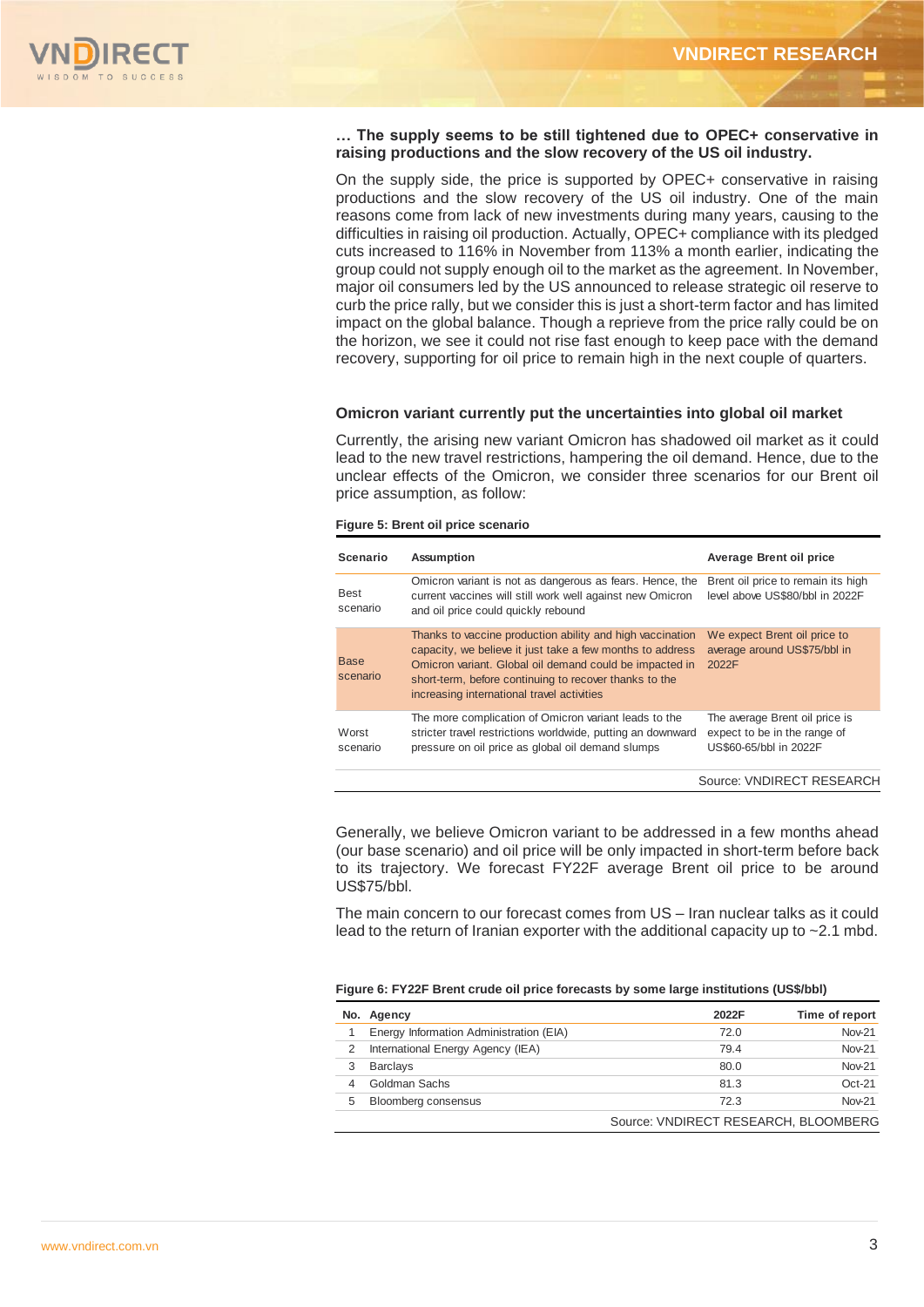### **Upstream: Strong oil price to positively affect upstream companies' fundamental in coming times**

#### **We expect global E&P activities to pick up in 2022 given the expected strong oil price**

After a sharp decline in 2020, International Energy Agency (IEA) estimates an 8% increase in global upstream investments in 2021, but this remains well below 2019 levels. We expect global spending to continue recovering in the next two years, triggered by the current supply shortage and high-priced environment. Consequently, we believe E&P activities in Southeast Asia (SEA) to be also heated up given the expected strong oil price, leading to the drilling market bounce back in medium term and benefiting for drilling service player like PVD.



**Figure 7: Global investments in oil & gas upstream Figure 8: JU average day rate and utilisation rate in SEA**

#### **Vietnam's natural gas production to take a spotlight thanks to giant projects in coming periods**

For 2022, investors should keep the eyes on the local giant project Block  $B - O$ Mon. There are signals that the Government still prioritize financing O Mon III power plant by ODA fund. Accordingly, we expect the Government to approve O Mon III project in 2Q22F after promulgating new Decree related to ODA loans, meaning that the related upstream and midstream projects could also have a final investment decision (FID), setting the stage for Block B – O Mon project to kick off in 2H22F. With a total capex of field development and pipeline projects of US\$6.7bn and US\$1.3bn, we believe this would be great growth motivation for companies in Vietnamese oil and gas value chain in long-term, strengthening industry's fundamental and firstly providing job opportunities for local upstream service providers and contractors like PVS and PVD.

Notably, in case of continued delaying in major projects, Vietnam will only produce 7 billion cbm of natural gas in 2025F, rather than the expected 11.1 billion cbm, creating shortage gap between domestic production and the 15.6 billion cbm of expected demand.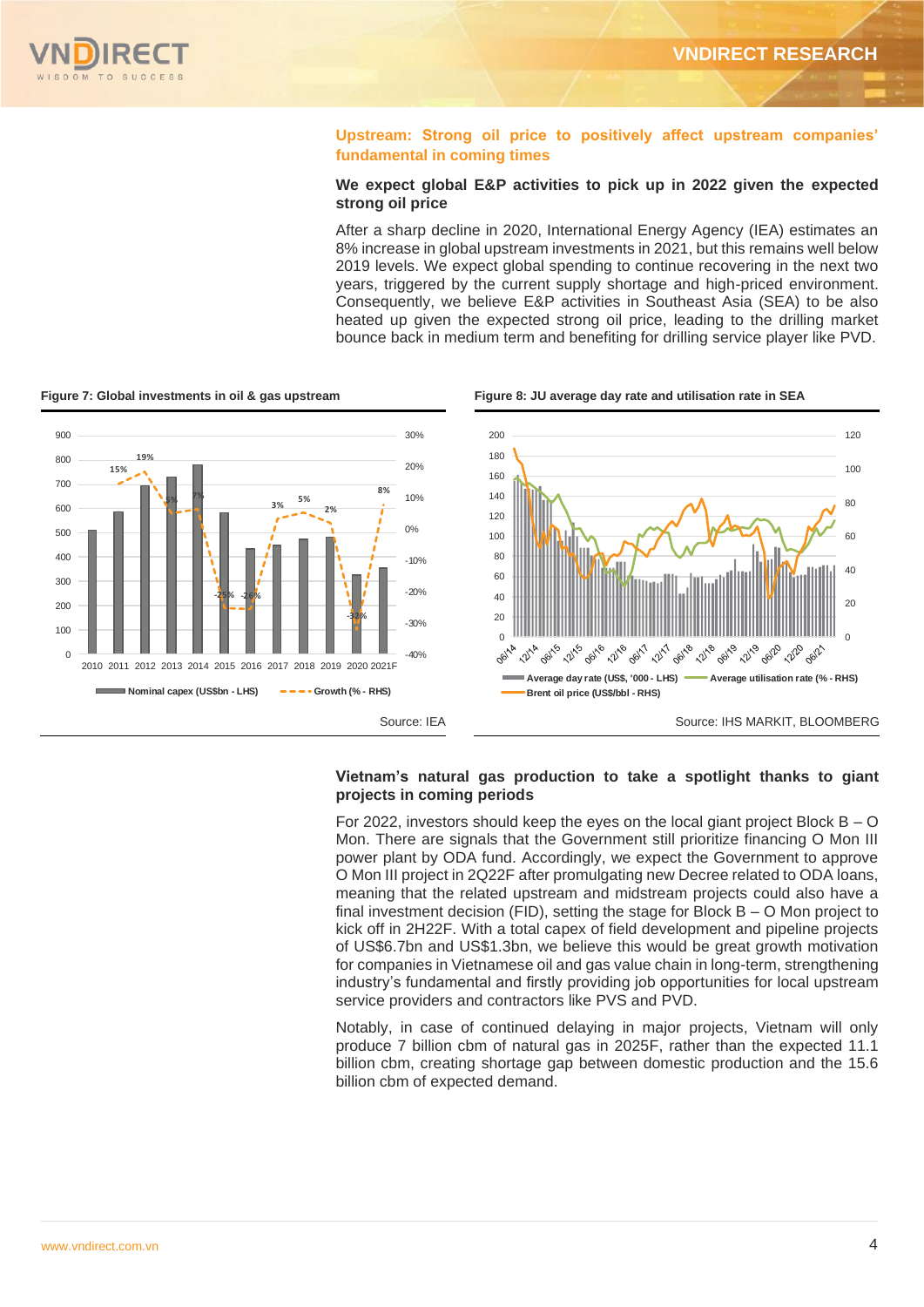

#### **Figure 9: Potential gas exploration projects in pipeline**

| Project                    | <b>Expected</b><br>commission | <b>PSC owners</b>                                                                                            | Est. Capex<br>(US\$m) | <b>Estimated reserves</b>                                     | <b>Status</b>                                                                                                                                                                                                                                                                                                                                                                                                                                                                 |
|----------------------------|-------------------------------|--------------------------------------------------------------------------------------------------------------|-----------------------|---------------------------------------------------------------|-------------------------------------------------------------------------------------------------------------------------------------------------------------------------------------------------------------------------------------------------------------------------------------------------------------------------------------------------------------------------------------------------------------------------------------------------------------------------------|
| Su Tu Trang Phase<br>2A/2B |                               | PVEP (50%), Perenco<br>Cuu Long (23.25%),<br>2021-2023F KNOC (14.25%), SK<br>(9%), Geopetrol VN<br>$(3.5\%)$ |                       | 2P reserves of 317 bcf<br>2,000 and 435m bbl of<br>condensate | First gas of phase 2A is in June 2021. Phase 2B involves the<br>construction of a central gas facility (CGF) with 16 wells,<br>connecting to ST-PIP platform, with expected capacity of 52bcf<br>annually. In Aug 20, the gas sale and purchase agreement for<br>Phase 2A has been signed among partners. First gas of Phase<br>2B are expected from 2024.                                                                                                                    |
| Nam Du - U Minh            |                               | 2022-2023F Jadestone (100%)                                                                                  |                       | 2C reserves: 171 bcf<br>$(+31)$ <sub>bcf</sub>                | In early-2021, Jadestone revealed that its approach is to agree on<br>a gas production profile for the development as a precursor to a<br>gas sales contract and ultimately attaining government sanction<br>for the field development. Concurrently, Jadestone is preparing to<br>re-issue the related FPSO contract tender. The expected first gas<br>date for the project will be no earlier than 2023.                                                                    |
| Lac Da Vang                |                               | Murphy Oil (40%), PVEP<br>2023F (35%), SK Innovation<br>(25%)                                                |                       | 100 mmbl of<br>recoverable reserves                           | ODP was approved in Sep 2019. Well campaigned is targeted for<br>2023F. Murphy is also carrying out exploration work at adjacent<br>fields (Lac Da Trang, Lac Da Nau, etc) and Block 15-2/17.                                                                                                                                                                                                                                                                                 |
| Block B - O Mon            |                               | PVN (42.38%), MOECO<br>2024-2025F (25.62%), PVEP<br>(23.5%), PTTEP (8.5%)                                    | 6.700                 | 2.7 tcf (trillion cubic<br>feet) of gas                       | FEED contract completed. Tender packages would be opened in<br>line with the progress of downstream gas-fired power plant<br>projects. We expect the Government to solve the bottleneck in O<br>Mon 3 project in 1H22F, setting the stage for Block B multi-<br>projects to kick off in 2H22F. First gas is expected in late-2025F.                                                                                                                                           |
| <b>Blue Whale</b>          |                               | 2024-2025F Exxonmobil (64%)                                                                                  |                       | 10,000 5.3 tcf of gas                                         | FEED contract was completed in Apr 2020. In Jul 2020, PVN and<br>EVN said they were working with ExxonMobil to finalise gas sale<br>and eletricity agreements. First gas expected in 2025F. However,<br>there is currently news that Exxon is keen to divest its 64% share<br>of Blue Whale after failing to agree satisfactory commercial terms<br>with the Vietnamese government following years of negotiations.<br>This could lead to futher delay in this giant project. |
| Ken Bau                    | 2027-2028F                    | ENI (50%), ESSAR<br>(50%)                                                                                    |                       | 7-9 tcf of raw gas and<br>NA 400-500m bbl of<br>condensate    | This field is under exploration process. The first two exploration<br>wells drilled in Jul 2019 and Jul 2020 confirmed a significant<br>hydrocarbon accumulation on Ken Bau discovery, potentially<br>ranging between 7 and 9 tcf of raw gas and 400-500m bbl of<br>condensate.                                                                                                                                                                                               |
|                            |                               |                                                                                                              |                       |                                                               | Source: VNDIRECT RESEARCH, COMPANY REPORTS                                                                                                                                                                                                                                                                                                                                                                                                                                    |

For 2021, total domestic oil and gas production is estimated to decrease by c.12.7% yoy to 18.4 million tons of oil equivalent (mtoe). Looking further, domestic oil production has been continuously falling at CAGR of 10.8% since 2015. We see the main reason caused by no major oil and gas exploration during recent years. Meanwhile, most of the existing fields in Vietnam have been already in their final stages, with production outputs naturally declining by 15%- 25% annually.

Currently, there is c.50% of oil and gas reserves which is unexploited in Vietnam, in which gas reserves account for 60-70% of total. According to Draft of National Energy Development Plan for 2021-30, natural gas production is planned to outweigh crude oil production in FY21-25F period with the averaging outputs of 11.1 billion cbm p.a. Hence, we believe gas fields development to take a spotlight in coming period. In addition, due to the expectedly growing electricity demand in Vietnam with power consumption CAGR of 8.1% in FY21-30F period, we also highlight the intensive pressure in implementing major gas fields projects like Block B – O Mon, Nam Du – U Minh in 2022, particularly when the gas supply autonomy is extremely important after the recent global natural gas crisis.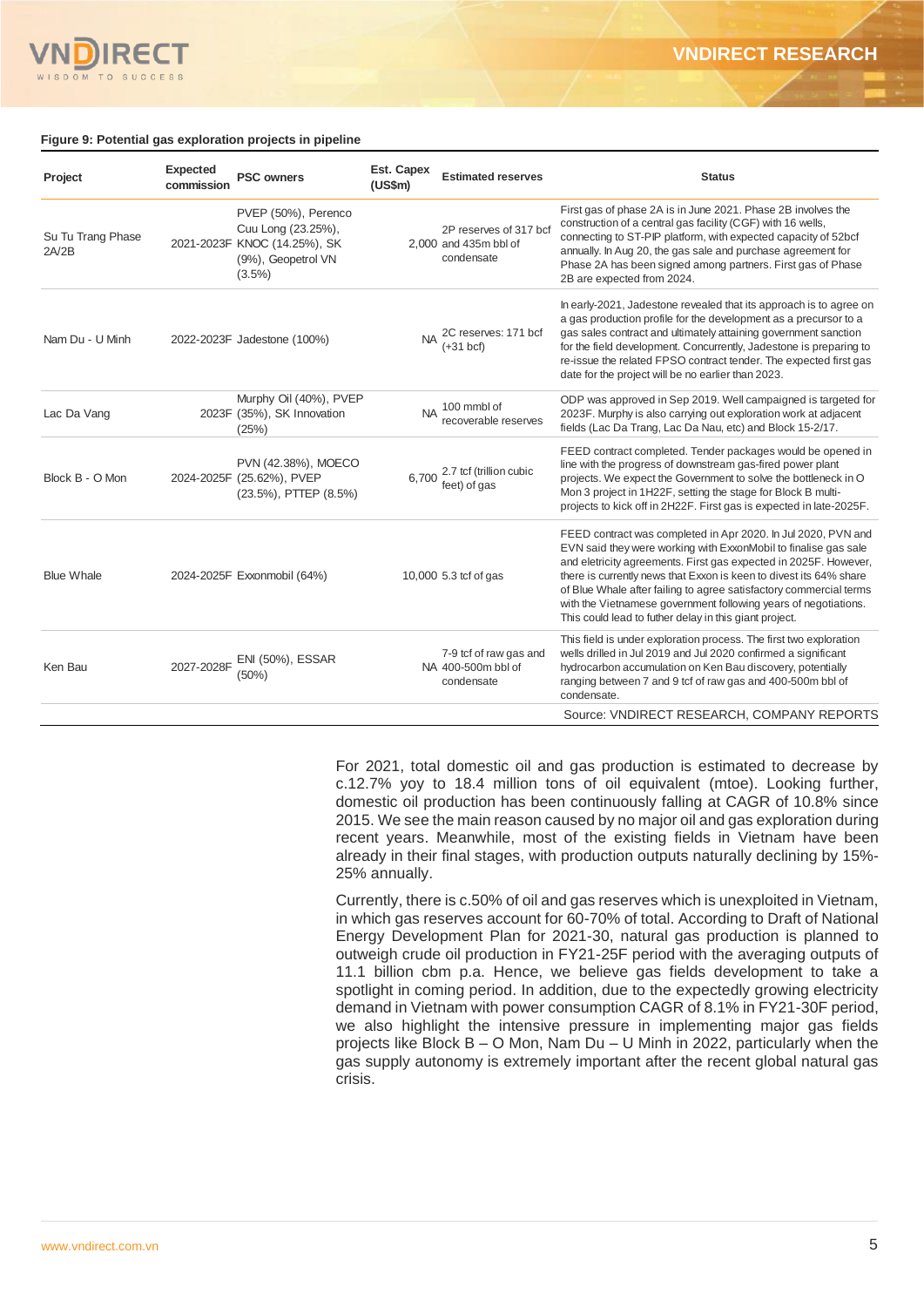



**Figure 10: Domestic crude oil and natural gas production**



Along with the expectation in major gas fields development, we see LNG imported as the feasible measure to offset to the quick depletion of mature fields amid the growing electricity in Vietnam in coming years. Power generation currently consumes 80% of total domestic natural gas in Vietnam. According to Vietnam's National Energy Development Strategy, the Government highlights the priority in developing the LNG infrastructure for both imports and consumption, turning gas-fired plants into a key power source toward 2030 (making up 23% of total system capacity in 2030F from the current 12%). Overall, we see high potential in the LNG-related segment thanks to its stability in power generation and the ability to increase capacity through import.

| <b>Terminal name</b> | Location                                                                   | Capacity<br>(mmtpa) | Op. Year        | <b>Investors</b>                                                   | Power plant                                             |  |  |
|----------------------|----------------------------------------------------------------------------|---------------------|-----------------|--------------------------------------------------------------------|---------------------------------------------------------|--|--|
|                      | Relating power plants included in revised Power Development Plan 7 (PDP 7) |                     |                 |                                                                    |                                                         |  |  |
| Hai Linh             | Ba Ria - Vung Tau                                                          | $2 - 3$             |                 | 2021 Hai Linh Ltd                                                  | Hiep Phuoc, EVN's plants                                |  |  |
| Thi Vai              | Ba Ria - Vung Tau                                                          | $1 - 3$             | 2022-2024 PVGas |                                                                    | Nhon Trach 3 & 4                                        |  |  |
| Son My Phase 1       | <b>Binh Thuan</b>                                                          | 3                   |                 | 2024-2025 PVGas, AES Group (US)                                    | Son My 2                                                |  |  |
| <b>Bac Lieu</b>      | Bac Lieu                                                                   | 3                   |                 | 2024 Delta Offshore Energy (Singapore)                             | <b>Bac Lieu</b>                                         |  |  |
| Long Son Phase 1     | Ba Ria - Vung Tau                                                          | 3.5                 | 2025-2026       | GTPP (group of VN investors). Mitsubishi<br>Corp. General Electric | Long Son complex                                        |  |  |
| Ca Na Phase 1        | Ninh Thuan                                                                 |                     |                 | 2025-2026 Trung Nam Group (VN)                                     | Ca Na complex                                           |  |  |
| Long An              | Long An                                                                    | $1 - 3$             | 2025-2027       |                                                                    | Long An 1, 2                                            |  |  |
| LNG Quang Ninh       | Quang Ninh                                                                 | <b>NA</b>           |                 | 2026-2027 Tokyo Gas, Marubeni, Colavi, PVPower                     | Quang Ninh                                              |  |  |
| LNG Hai Lang         | Quang Tri                                                                  | 1.5                 |                 | 2026-2027 T&T, Hanwa, KOSPO and KOGAS                              | Hai Lang                                                |  |  |
|                      | Relating power plants are being proposed for inclusion in PDP 8            |                     |                 |                                                                    |                                                         |  |  |
| Cai Mep Ha           | Ba Ria - Vung Tau                                                          | 9                   |                 | 2023-2030 GenX Energy, T&T (US)                                    | Cai Mep Ha                                              |  |  |
| Chan May             | Hue                                                                        |                     |                 | 2024-2027 Chan May LNG JSC                                         | <b>LNG Chan May</b>                                     |  |  |
| Vung Ang 3           | Ha Tinh                                                                    | 1.5                 |                 | 2025-2028 Vingroup (VN)                                            | LNG Vung Ang 3                                          |  |  |
| Ke Ga                | <b>Binh Thuan</b>                                                          | 1.5                 | 2025            | ECV (US), KOGAS (Korea), Excelerate<br>Energy (US)                 | Ke Ga                                                   |  |  |
| My Giang             | Khanh Hoa                                                                  | 3                   |                 | 2025 Petrolimex                                                    | My Giang                                                |  |  |
| <b>Tien Lang</b>     | Hai Phong                                                                  | 6                   |                 | 2026-2030 Exxon Mobil (US), JERA (Japan)                           | LNG Tien Lang                                           |  |  |
| Cai Trap             | Hai Phong                                                                  | $1 - 3$             |                 | 2025-2028 Vingroup (VN)                                            | LNG Cai Trap                                            |  |  |
| Long Son 2           | Ba Ria - Vung Tau                                                          | <b>NA</b>           |                 | NA Marubeni (Japan)                                                | Long Son (inside Long Son<br>Petroleum Industrial Zone) |  |  |
|                      |                                                                            |                     |                 |                                                                    | Source: VNDIRECT RESEARCH, COMPANY REPORTS              |  |  |

#### **Figure 11: LNG terminal project pipeline**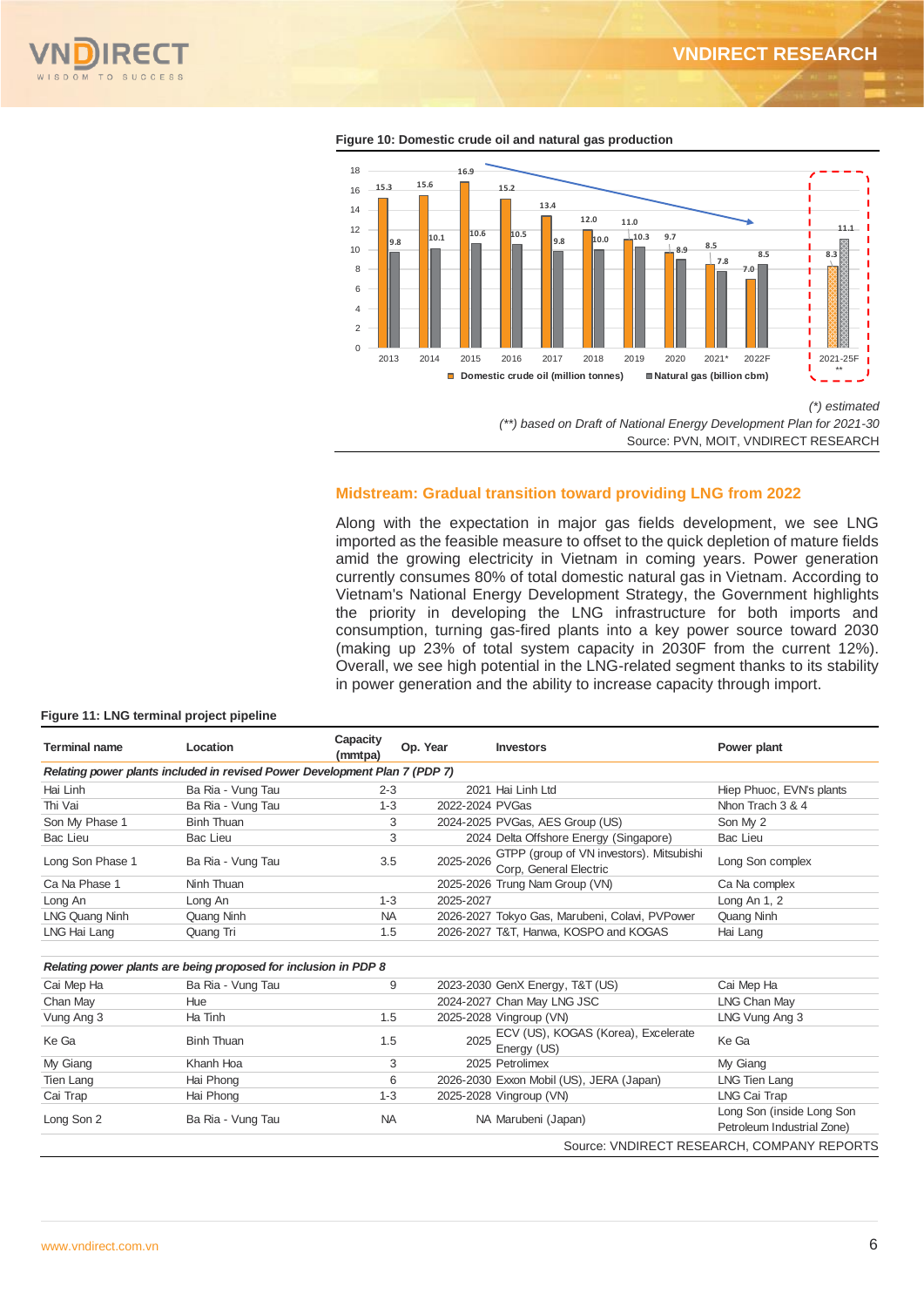

Among the mentioned projects (Figure 11), LNG Thi Vai terminal would be completed in 2H22F, marking one of the first LNG-related projects coming online in Vietnam. This terminal would supplement gas supply for the users in Southeast region, before providing to two new gas-fired power plants in Nhon Trach in late-2023. Riding on this LNG story, we believe GAS would be the biggest beneficiary as an infrastructure developer as well as LNG provider.

On the other hand, we also see some critical obstacles related to LNG projects development, as following:

- Risks of imported sources dependence as well as the uncertainty of LNG price. The global events like recent gas crisis could negatively affect the economic efficiency of LNG-related projects in Vietnam.
- The unclear regulations on the settlement of integrated LNG projects regarding gas sales and electricity selling prices, which could lead to the further delay in projects progress.





Moving to oil and gas transportation, we see the rise in crude tanker shipping demand is likely to be underwritten by the increase in demand for crude oil, which EIA forecasts to exceed pre-Covid-19 levels by 3Q22F. We expect global oil producers to respond by pumping more crude, and this should materialize into the crude tanker shipping markets in FY22F, potentially leading to higher freight rates. According to Clarksons' forecasts, the balance between supply and demand for crude tanker vessels may look better in 2022F versus the extremely poor 2021F. Moreover, for domestic shipping firms, we believe LNG investment trend to be likely open a new business path in long-term and PVT could dominate the market if entering this sub-segment due to its leading position.

#### **Downstream: Benefiting from demand recovery after the pandemic**

#### **Petroleum distribution: Riding on the domestic petroleum consumption bounce back in endemic**

In 2021, the recovery pace of petroleum trading companies has been slowed down in 2H21 due to the Delta variant outbreak. However, we believe Vietnamese petroleum trading market has lots of room for growth in FY22F, supported by (1) Vietnam's community mobility and manufacturing activities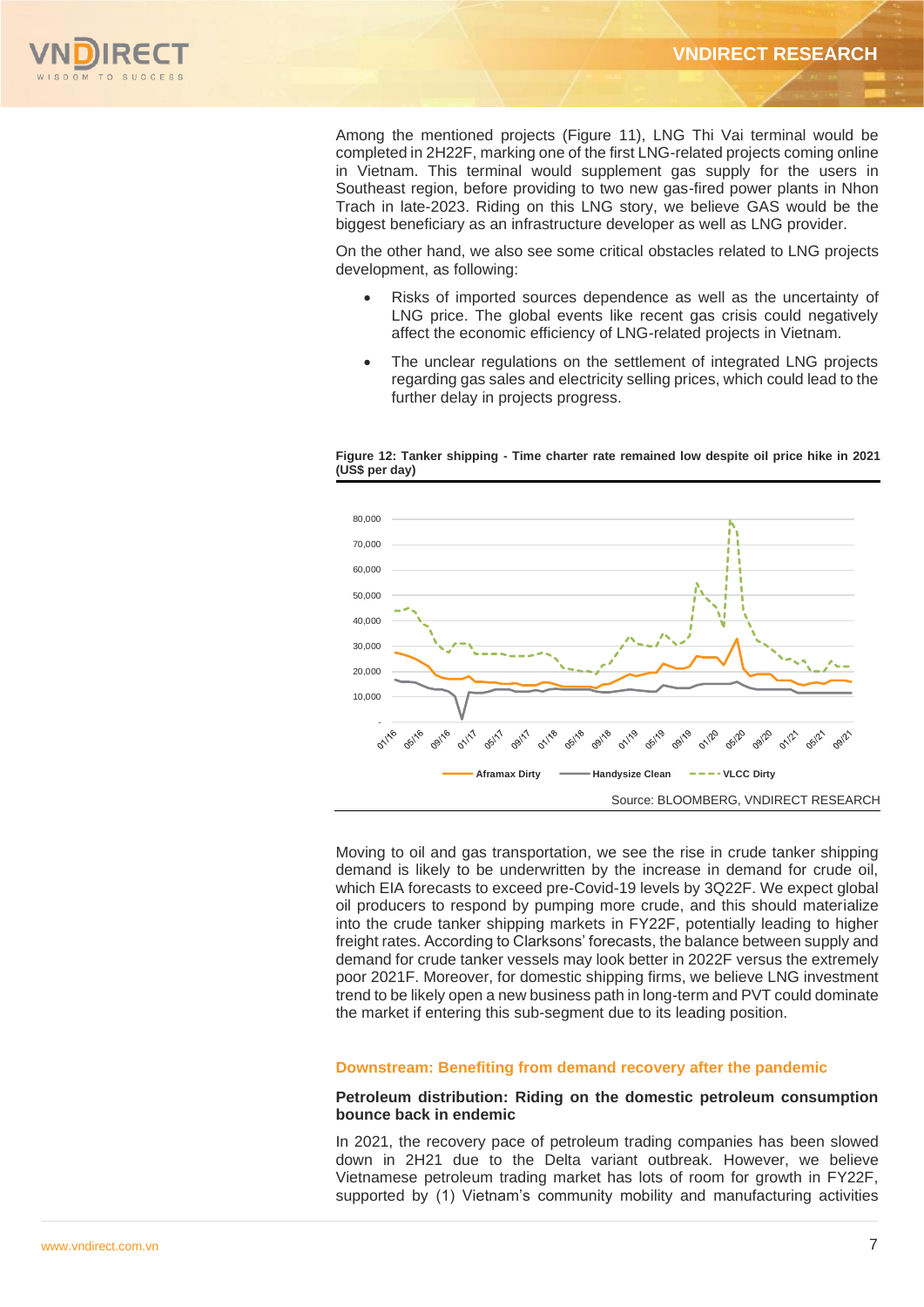recovery from 4Q21F onwards as the Government eases social distancing, and (2) low refined products consumption per capita compared to regional countries. Besides, as a developing country with high GDP growth of around 7% p.a. and the increasing middle-class population, we believe automobile demand to pick up once the pandemic is under control from 4Q21F, benefiting for the giant petroleum distributors like PLX and PV Oil (OIL, Not rated). According to Draft of National Energy Development Plan for 2021-30, the Government guides for Vietnamese petroleum demand to grow 5.5% p.a. in the same period, much higher than global annual growth rate of 1.3%. Notably, due to total inventories of petroleum to strongly increase due to weak domestic consumption in 3Q21, we believe this could help petroleum distributors improve its GPM in the next quarter amid the fuel retail prices upward trend.



**Figure 13: Vietnamese petroleum consumption is projected to grow 5.5% annually in FY21-30F**

**Figure 14: Decree No. 95/2021/ND-CP amending and supplementing number of conditions on petroleum trading officially takes effect from 2 January 2022** 

|                                  | Decree 83           | Decree 95                                                                                    | <b>Comments</b>                                                                                                                                          |
|----------------------------------|---------------------|----------------------------------------------------------------------------------------------|----------------------------------------------------------------------------------------------------------------------------------------------------------|
| Base price                       | Based on<br>sources | Based on both<br>domestic and<br>international international<br>sources<br>(quarterly basis) | Consistent to reality as<br>domestic sources<br>currently account for 70-<br>75% of total domestic<br>consumption (compared to<br>under 30% before 2017) |
| Required inventory<br>days (day) | 30                  | 20                                                                                           | Reduce inventory<br>pressure, impove cash flow<br>for companies                                                                                          |
| Price adjustment<br>time (day)   | 15                  | 10                                                                                           | Domestic price<br>movements get closer to<br>global oil fluctuations                                                                                     |
|                                  |                     |                                                                                              | Source: MOIT, VNDIRECT RESEARCH                                                                                                                          |

Moreover, the Government has recently issued Decree No. 95/2021/ND-CP amending and supplementing number of conditions on petroleum trading, replacing to Decree 83. Figure 14 shows some critical changes of new Decree on petroleum trading. We expect that these changes will be likely help petroleum distributors like PLX, OIL reduce the negative impact of inventories loss in case of global oil slump like 1H20.

#### **Refinery: Expecting in the crack spread improvement**

We also believe the refineries, including Dung Quat refinery (BSR, Not Rated; the capacity of 6.5m tons) and Nghi Son refinery (the capacity of 10m tons), to gain benefits in 2022 following the crack spread improvement on the expected strong oil price and the recovery in transportation activities after the pandemic. Accordingly, we expect BSR could returns to operate at full capacity while Nghi Son refinery could ameliorate to a higher utilisation rate (~90%) in 2022.

Similar to petroleum distributors, BSR's inventories surged 56% qoq and 108% ytd in 3Q21. These low-priced materials could bring a potential profit for BSR in near-term given strong oil price, in our view.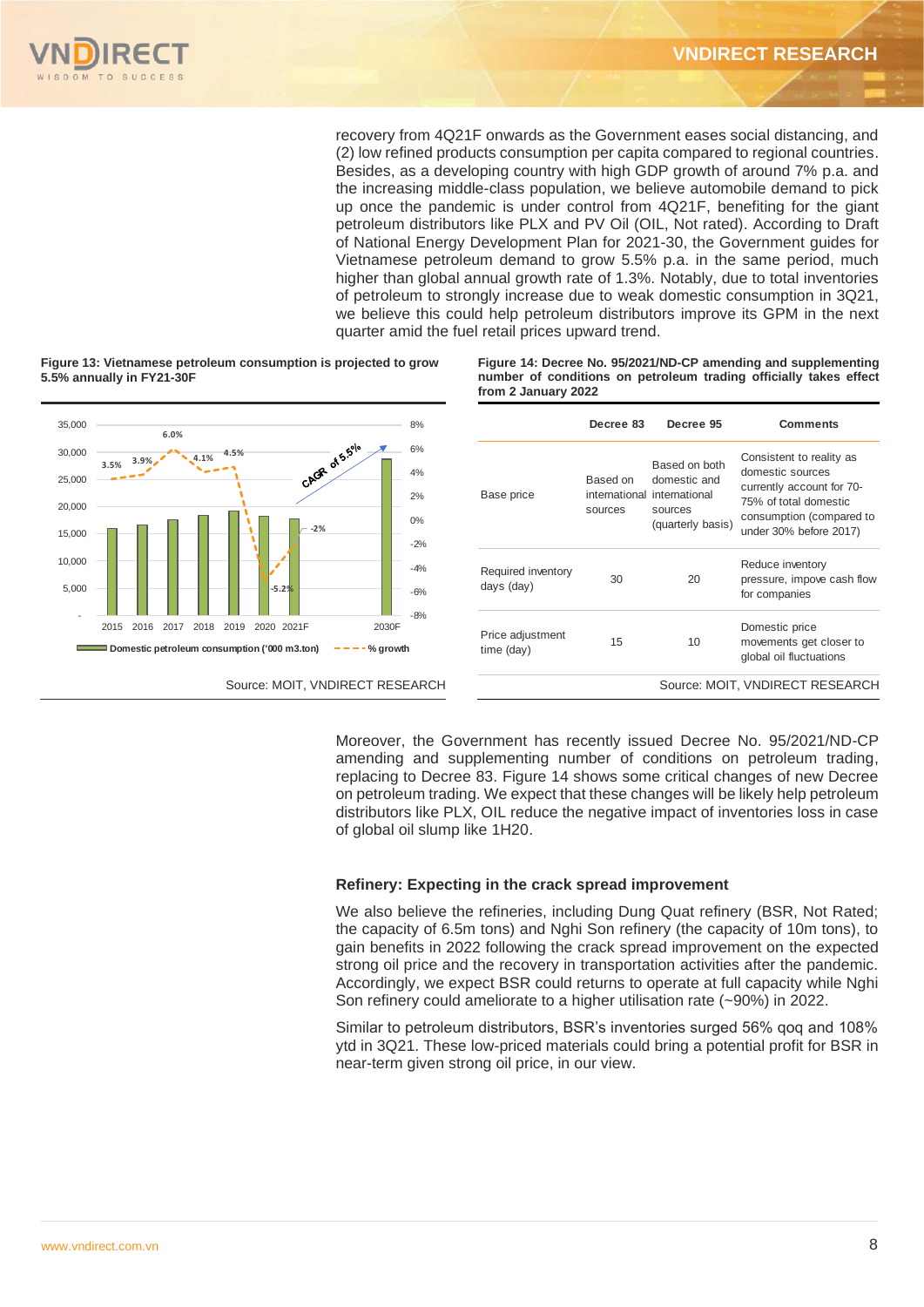



**Figure 15: Gasoline crack spread has been trailed with Brent oil price (US\$/bbl)**

#### **Stock picks: We prefer the players who could ride both the energy infrastructure story in Vietnam and the expected strong oil price**

Due to the high correlation to Brent oil price (Figure 16), we consider oil price would still be one of key drivers for oil & gas stocks next year. The expected strong oil price will not only drive share prices sentiments in short-term, but also improve the industry's fundamental in coming years as it could give more incentives for relevant units to restart the major projects in Vietnam, firstly providing huge opportunities for upstream companies like PVD and PVS.



**Figure 16: Share price vs. Brent oil price since 2016**

*(\*) Index: 01/16 = 1: oil price was at the previous cycle's trough after falling from the level of US\$100/bbl in 2014*  Source: BLOOMBERG, VNDIRECT RESEARCH

> Generally, we prefer the players who could ride both the energy infrastructure story in Vietnam and the expected strong oil price like **GAS** and **PVD**. Besides, we also believe a downstream companies like **PLX** to gain benefits from the recovery in petroleum consumption in Vietnam after the pandemic.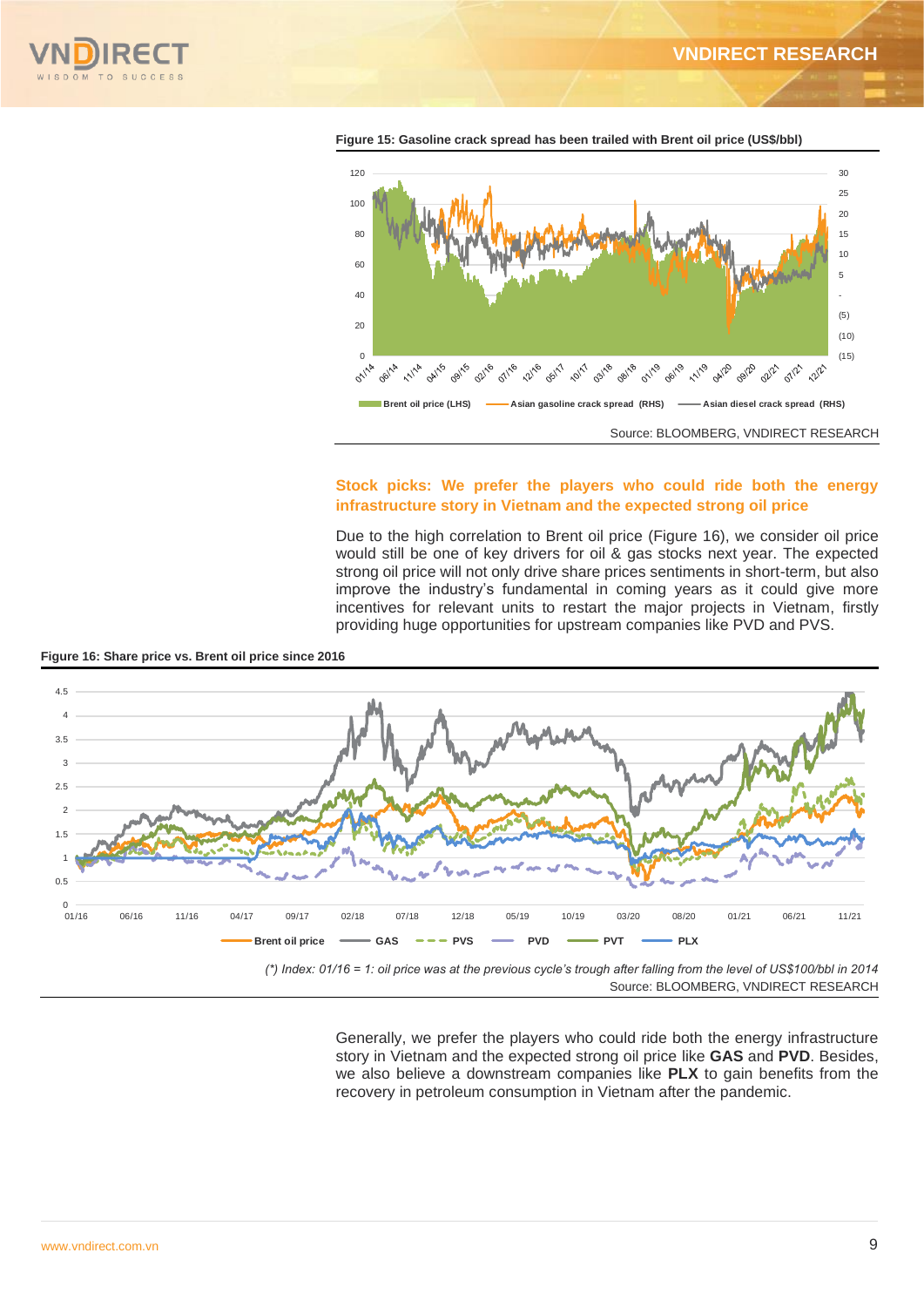

**Figure 17: Target price sensitivity to average Brent oil price in long-term. Our target prices are based on the average Brent oil price to be resilient around US\$75/bbl in the next two year assuming that new variant Omicron is quickly controlled**

| Average oil price<br>(US\$/bbI) | 60      | 65      | 70      | 75      | 80      | 85      | <b>Investment catalysts</b>                                                                                                                                                                                                                                                                                                                                          |
|---------------------------------|---------|---------|---------|---------|---------|---------|----------------------------------------------------------------------------------------------------------------------------------------------------------------------------------------------------------------------------------------------------------------------------------------------------------------------------------------------------------------------|
| <b>GAS</b>                      | 107,800 | 116,600 | 123,200 | 130,800 | 139,100 | 144,800 | Our stock pick is GAS as we believe the company to benefit from all of<br>two key industry's catalysts in 2022F. Currently, GAS is the key<br>investors for major energy projects in Vietnam, including Su Tu Trang<br>pipeline, Block B - O Mon pipeline and LNG terminals (Thi Vai, Son<br>My). Hence, we are optimistic in GAS's outlook in coming years, driven  |
| Potential upside                | 10%     | 19%     | 25%     | 33%     | 42%     | 47%     | by dry gas sales volume to strongly recover from 2022 onwards<br>combined to the high energy prices environment. Notably, GAS is<br>expected to start recognizing revenue from LNG Thi Vai terminal which<br>comes online in 2H22F. Overall, we forecast GAS to post a revenue<br>CAGR of 18.2% and a net profit CAGR of 18.9% in FY21-23F.                          |
| <b>PVD</b>                      | 23,000  | 26,300  | 29,200  | 32,800  | 36,100  | 39,400  | We like PVD as we believe the company's fundamental to be<br>strengthened due to high oil price environment. For FY22F, PVD's TAD<br>rig officially start the drilling program for Shell Brunei with a long-term<br>contract (6-year contract and 4-year optional extension) after over 4-<br>year cold stacking, potentially opening a new chapter for the company. |
| Potential upside                | $-18%$  | $-6%$   | 5%      | 18%     | 29%     | 41%     | Generally, we expect PVD to pose the strong breakout in FY22-23F<br>with a net profit growth of 487.4%/28.1% yoy, respectively, on the back<br>of: (1) the recovery in both jack-up utilisation rate and day rate trailing<br>the oil price rally, and (2) the TAD rig contribution.                                                                                 |
| <b>PLX</b>                      | 53,100  | 56,600  | 61,500  | 64,900  | 67,600  | 69,700  | We also believe a downstream company like PLX to gain benefits from<br>Vietnamese petroleum consumption recovery after the pandemic. We<br>expect PLX's domestic petroleum sales volume will be back to grow<br>5% p.a. during FY22-23F given Vietnam's community mobility and<br>manufacturing activities to be back to "new normal" situation from 4Q21            |
| Potential upside                | $-3%$   | 4%      | 13%     | 19%     | 24%     | 28%     | onwards. Moreover, we forecast FY22F JetA1 sales volume to greatly<br>increase by 65% yoy following the aviation activities bounce back.<br>These would drive PLX's net profit CAGR of 16.1% in FY22-23F.<br>Notably, we see PLX's performance is dependent on sales volume<br>rather than fuel prices.                                                              |
| <b>PVS</b>                      | 23,700  | 26,500  | 29,400  | 31,200  | 33,400  | 35.600  | Given the strong oil price rally, we believe in PVS's positive outlook<br>with a net profit CAGR forecast of 21.2% in FY21-23F, driven by: (1)<br>the solid contribution of FSO/FPSO joint ventures due to the expected                                                                                                                                              |
| Potential upside                | $-10%$  | 1%      | 12%     | 19%     | 27%     |         | strong oil price which could trigger a day rate upward revision, and (2)<br>the improved prospect of M&C business from 2022 following newly<br>36% awarded contract in 2021 and potential backlog from major gas field<br>projects like Block B - O Mon.                                                                                                             |
| <b>PVT</b>                      | 23,200  | 25,100  | 26,800  | 28,200  | 29,400  | 30,800  | The strong oil price rally and the expected global oil demand could give<br>the confidence to OPEC+ to increase production, benefiting tanker<br>freight rates. Besides, we expect the transportation demand to recover<br>in coming times, particularly in domestic market when social mobility                                                                     |
| Potential upside                | $-5%$   | 3%      | 10%     | 16%     | 21%     |         | bounces back after the pandemic. Overall, we forecast PVT's NP to<br>26% grow 14.2%/11.8% in FY22-23F, driven by the actively fleet<br>rejuvenation and the recovery in O&G transportation demand.                                                                                                                                                                   |
|                                 |         |         |         |         |         |         | Source: VNDIRECT RESEARCH (DATA AS AT 15 DEC)                                                                                                                                                                                                                                                                                                                        |

#### **Investment risks**

In our view, the main downside risks to Vietnam's oil and gas industry come from:

- Lower-than-expected oil price as the decline in oil price would hamper the industry's fundamental recovery.
- Further delays in major projects possibly caused by a lack of financial resources, as it could lead to gas supply shortage in coming years.
- The prolonged Covid-19 pandemic, which could hurt the demand for oil and gas related products.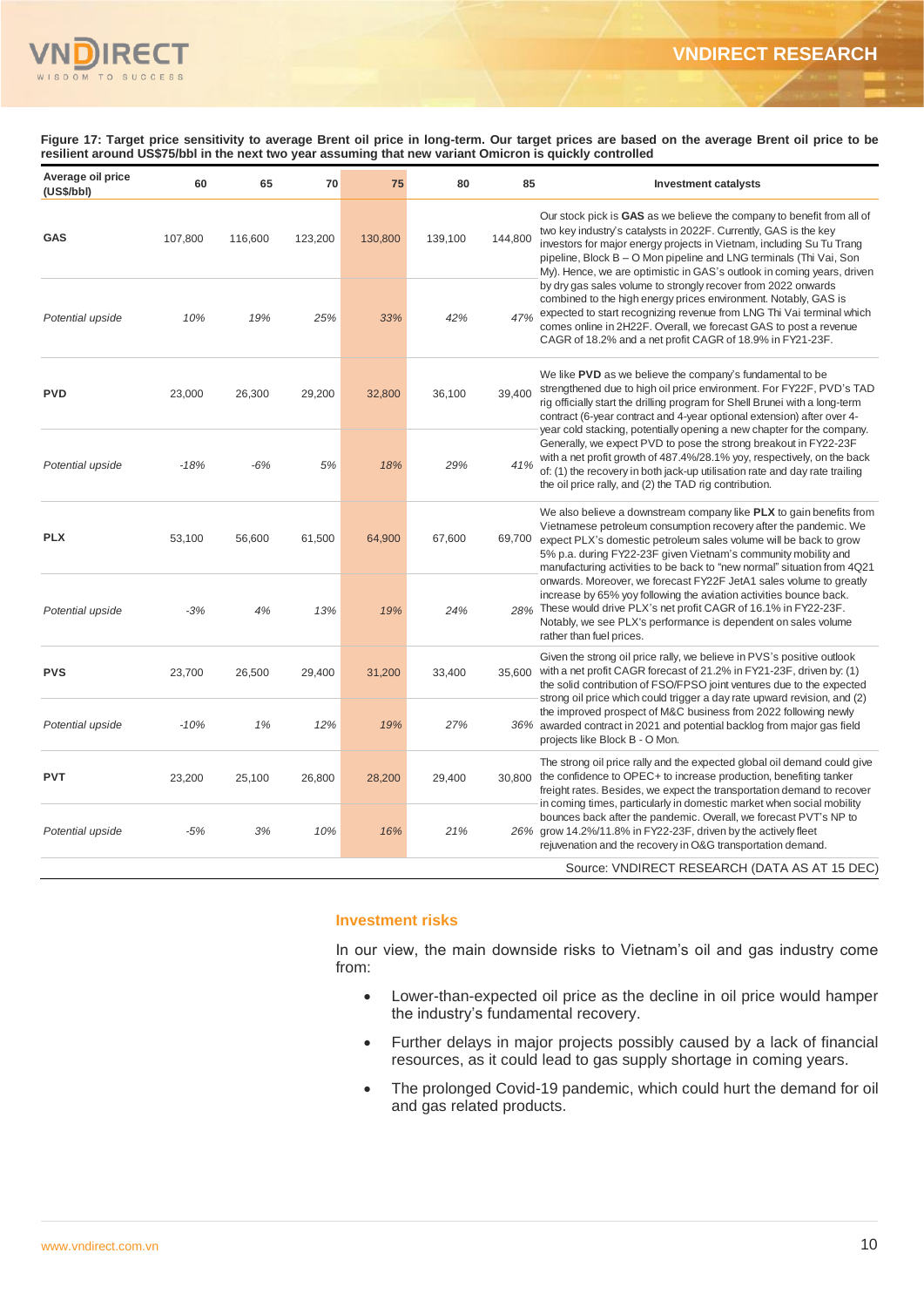

#### **Figure 18: Sector comparison**

|                                                        | <b>Bloomberg</b> |            | Share<br>Price | Target<br>Price                                       | <b>Market</b><br>Cap | P/E(x)    |           | 3-yr EPS<br><b>CAGR</b>                                  | P/BV(x)   |             | <b>ROE (%)</b> |           | <b>ROA</b> (%) |           |
|--------------------------------------------------------|------------------|------------|----------------|-------------------------------------------------------|----------------------|-----------|-----------|----------------------------------------------------------|-----------|-------------|----------------|-----------|----------------|-----------|
| Company                                                | Ticker           |            |                | Recom. (local cur.) (local cur.) (US\$ m) FY21F FY22F |                      |           |           | (%)                                                      |           | FY21F FY22F | FY21F          | FY22F     | FY21F          | FY22F     |
| <b>Gas distribution companies</b>                      |                  |            |                |                                                       |                      |           |           |                                                          |           |             |                |           |                |           |
| <b>PV GAS</b>                                          | <b>GAS VN</b>    | ADD        | 97,700         | 130,800                                               | 8,114                | 19.6      | 15.7      | 18.9%                                                    | 3.7       | 3.4         | 19.2%          | 22.6%     | 14.4%          | 16.4%     |
| Indraprastha Gas                                       | <b>IGL IN</b>    | <b>NR</b>  | 496.5          | NA                                                    | 4,560                | 21.5      | 17.4      |                                                          | 4.7       | 4.0         | 23.1%          | 24.0%     | <b>NA</b>      | <b>NA</b> |
| <b>Toho Gas Ltd</b>                                    | 9533 JP          | <b>NR</b>  | 3,115          | <b>NA</b>                                             | 2,892                | 31.9      | 21.4      |                                                          | 0.9       | 0.9         | 3.3%           | 4.2%      | 2.0%           | 2.6%      |
| Petronas Gas Bhd                                       | PTG MK           | ΝR         | 16.9           | NA                                                    | 7,918                | 16.3      | 17.0      |                                                          | 2.6       | 2.6         | 15.6%          | 14.6%     | 11.2%          | 10.5%     |
| China Gas Holdings                                     | 384 HK           | NR         | 14.9           | NA                                                    | 10,542               | 8.2       | 7.0       |                                                          | 1.2       | 1.1         | 15.9%          | 16.5%     | 6.5%           | 6.9%      |
| PTT Plc                                                | PTT TB           | <b>NR</b>  | 37.5           | NA                                                    | 32,054               | 9.7       | 9.3       |                                                          | 1.1       | 1.1         | 11.2%          | 11.1%     | 4.8%           | 4.7%      |
| Average - Gas distribution peers (excluding GAS)       |                  |            |                |                                                       |                      | 17.5      | 14.4      |                                                          | 2.1       | 1.9         | 13.8%          | 14.1%     | 6.1%           | 6.2%      |
|                                                        |                  |            |                |                                                       |                      |           |           |                                                          |           |             |                |           |                |           |
| Oil services companies                                 |                  |            |                |                                                       |                      |           |           |                                                          |           |             |                |           |                |           |
| <b>PTSC</b>                                            | <b>PVS VN</b>    | <b>ADD</b> | 26,200         | 31,200                                                | 543                  | 17.3      | 12.5      | 21.2%                                                    | 1.1       | 1.1         | 6.1%           | 8.6%      | 3.0%           | 4.3%      |
| Malaysia Marine Eng                                    | MMHE MK          | <b>NR</b>  | 0.38           | NA                                                    | 144                  | <b>NA</b> | 28.6      |                                                          | 0.3       | 0.3         | $-9.2%$        | 0.9%      | $-5.0%$        | 0.4%      |
| Yinson Holdings                                        | YNS MK           | <b>NR</b>  | 5.58           | <b>NA</b>                                             | 1,407                | 13.7      | 13.8      |                                                          | 2.0       | 1.7         | 15.8%          | 15.5%     | 5.2%           | 4.7%      |
| Sembcorp Marine                                        | <b>SMM SP</b>    | <b>NR</b>  | 0.08           | <b>NA</b>                                             | 1,904                | <b>NA</b> | <b>NA</b> |                                                          | 0.6       | 0.7         | $-18.3%$       | $-3.2%$   | $-11.1%$       | $-2.2%$   |
| Hyundai Engineering                                    | 000720 KS        | <b>NR</b>  | 47,450         | <b>NA</b>                                             | 4,449                | 12.9      | 10.5      |                                                          | 0.8       | 0.7         | 6.1%           | 7.3%      | 3.1%           | 3.7%      |
| Keppel Corp                                            | <b>KEPSP</b>     | NR         | 5.16           | NA                                                    | 6,863                | 13.7      | 11.5      |                                                          | 0.8       | 0.8         | 6.0%           | 7.3%      | 2.1%           | 2.6%      |
| Average - Oil services peers (excluding PVS)           |                  |            |                |                                                       |                      | 13.4      | 16.1      |                                                          | 0.9       | 0.9         | 0.1%           | 5.6%      | $-1.2%$        | 1.8%      |
|                                                        |                  |            |                |                                                       |                      |           |           |                                                          |           |             |                |           |                |           |
| Offshore drilling companies                            |                  |            |                |                                                       |                      |           |           |                                                          |           |             |                |           |                |           |
| <b>PV Drilling</b>                                     | <b>PVD VN</b>    | <b>ADD</b> | 27,900         | 32,800                                                | 510                  | 138.1     | 23.5      | 50.8%                                                    | 0.9       | 0.8         | 0.6%           | 3.6%      | 0.4%           | 2.4%      |
| Borr Drilling Ltd                                      | <b>BORR NO</b>   | NR         | 15.20          | NA                                                    | 229                  | <b>NA</b> | <b>NA</b> |                                                          | 0.3       | 0.3         | $-22.4%$       | $-20.4%$  | <b>NA</b>      | <b>NA</b> |
| Velesto Energy Bhd                                     | <b>VEB MK</b>    | NR         | 0.12           | NA                                                    | 233                  | NA        | 24.0      |                                                          | 0.4       | 0.5         | $-6.9%$        | 1.2%      | $-5.8%$        | 0.7%      |
| Sapura Energy Bhd                                      | <b>SAPE MK</b>   | <b>NR</b>  | 0.05           | <b>NA</b>                                             | 189                  | <b>NA</b> | <b>NA</b> |                                                          | 0.1       | 0.1         | $-17.3%$       | $-7.3%$   | $-7.5%$        | $-1.5%$   |
| Valaris Ltd                                            | <b>VALUS</b>     | <b>NR</b>  | 34.03          | NA                                                    | 2,407                | <b>NA</b> | 8.8       |                                                          | 2.6       | 2.4         | 32.9%          | 0.8%      | <b>NA</b>      | <b>NA</b> |
| Transocean                                             | <b>RIGUS</b>     | <b>NR</b>  | 3.22           | <b>NA</b>                                             | 1,888                | <b>NA</b> | <b>NA</b> |                                                          | 0.2       | 0.2         | $-3.0%$        | $-3.8%$   | $-2.0%$        | $-1.8%$   |
| Average - Offshore drilling peers (excluding PVD)      |                  |            |                |                                                       |                      | <b>NA</b> | 16.4      |                                                          | 0.7       | 0.7         | $-3.4%$        | $-5.9%$   | $-5.1%$        | $-0.8\%$  |
|                                                        |                  |            |                |                                                       |                      |           |           |                                                          |           |             |                |           |                |           |
| <b>Transportation companies</b>                        |                  |            |                |                                                       |                      |           |           |                                                          |           |             |                |           |                |           |
| <b>PVTrans</b>                                         | <b>PVT VN</b>    | <b>ADD</b> | 24,350         | 28,200                                                | 342                  | 10.7      | 9.4       | 11.9%                                                    | 1.7       | 1.6         | 15.2%          | 17.2%     | 6.3%           | 6.6%      |
| Vietnam Petroleum Trans                                | <b>VIP VN</b>    | <b>NR</b>  | 11,750         | NA                                                    | 35                   | <b>NA</b> | <b>NA</b> |                                                          | <b>NA</b> | <b>NA</b>   | <b>NA</b>      | <b>NA</b> | <b>NA</b>      | <b>NA</b> |
| Vietnam Tanker JSC                                     | <b>VTO VN</b>    | <b>NR</b>  | 13,000         | NA                                                    | 44                   | <b>NA</b> | <b>NA</b> |                                                          | <b>NA</b> | <b>NA</b>   | <b>NA</b>      | <b>NA</b> | <b>NA</b>      | <b>NA</b> |
| Buana Lintas Lautan Tbk PT                             | <b>BULL IJ</b>   | <b>NR</b>  | 234            | <b>NA</b>                                             | 219                  | 3.4       | 3.4       |                                                          | ΝA        | NA          | 12.0%          | 12.5%     | 5.8%           | 6.8%      |
| Thoresen Thai Agencies PCL                             | <b>TTA TB</b>    | <b>NR</b>  | 9              | NA                                                    | 507                  | 5.2       | 8.5       |                                                          | 0.9       | 0.8         | 14.1%          | 9.0%      | 9.1%           | 6.2%      |
| MISC Bhd                                               | <b>MISC MK</b>   | <b>NR</b>  | 7              | <b>NA</b>                                             | 7,092                | 17.9      | 14.9      |                                                          | 0.9       | 0.9         | 5.2%           | 6.1%      | 3.3%           | 3.8%      |
| Average - Transportation peers (excluding PVT)         |                  |            |                |                                                       |                      | 8.8       | 8.9       |                                                          | 0.9       | 0.9         | 10.4%          | 9.2%      | 6.1%           | 5.6%      |
|                                                        |                  |            |                |                                                       |                      |           |           |                                                          |           |             |                |           |                |           |
| <b>Petroleum distribution companies</b>                |                  |            |                |                                                       |                      |           |           |                                                          |           |             |                |           |                |           |
| <b>Petrolimex</b>                                      | <b>PLX VN</b>    | <b>ADD</b> | 54,600         | 64,900                                                | 3,010                | 20.7      | 16.2      | 67.1%                                                    | 3.3       | 3.2         | 16.0%          | 19.9%     | 5.6%           | 7.0%      |
| <b>PVOil</b>                                           | OIL VN           | NR.        | 16,300.00      | ΝA                                                    | 731                  | 28.9      | 35.1      |                                                          | 1.6       | 1.5         | 5.6%           | 4.5%      | <b>NA</b>      | <b>NA</b> |
| PTT Oi I& Retail                                       | OR TB            | <b>NR</b>  | 25.25          | NA                                                    | 9,068                | 26.9      | 23.7      |                                                          | 3.1       | 2.9         | 16.3%          | 12.4%     | 6.7%           | 6.2%      |
| Petronas Dagangan Bhd                                  | PETD MK          | <b>NR</b>  | 19.56          | NA                                                    | 4,601                | 33.6      | 27.3      |                                                          | 3.5       | 3.4         | 10.3%          | 12.6%     | 5.9%           | 7.0%      |
| Thai Oil PCL                                           | TOP TB           | <b>NR</b>  | 49             | NA                                                    | 2,991                | 9.2       | 11.4      |                                                          | 0.8       | 0.8         | 8.1%           | 7.2%      | 3.0%           | 2.9%      |
| Hindustan Petroleum                                    | <b>HPCL IN</b>   | <b>NR</b>  | 300.90         | <b>NA</b>                                             | 5,600                | 6.3       | 5.6       |                                                          | 1.1       | 1.0         | 17.7%          | 18.0%     | 5.4%           | 6.0%      |
| Average - Petroleum distribution peers (excluding PLX) |                  |            |                |                                                       |                      | 21.0      | 20.6      |                                                          | 2.0       | 1.9         | 11.6%          | 10.9%     | 5.3%           | 5.5%      |
|                                                        |                  |            |                |                                                       |                      |           |           | Source: BLOOMBERG, VNDIRECT RESEARCH (DATA AS AT 15 DEC) |           |             |                |           |                |           |